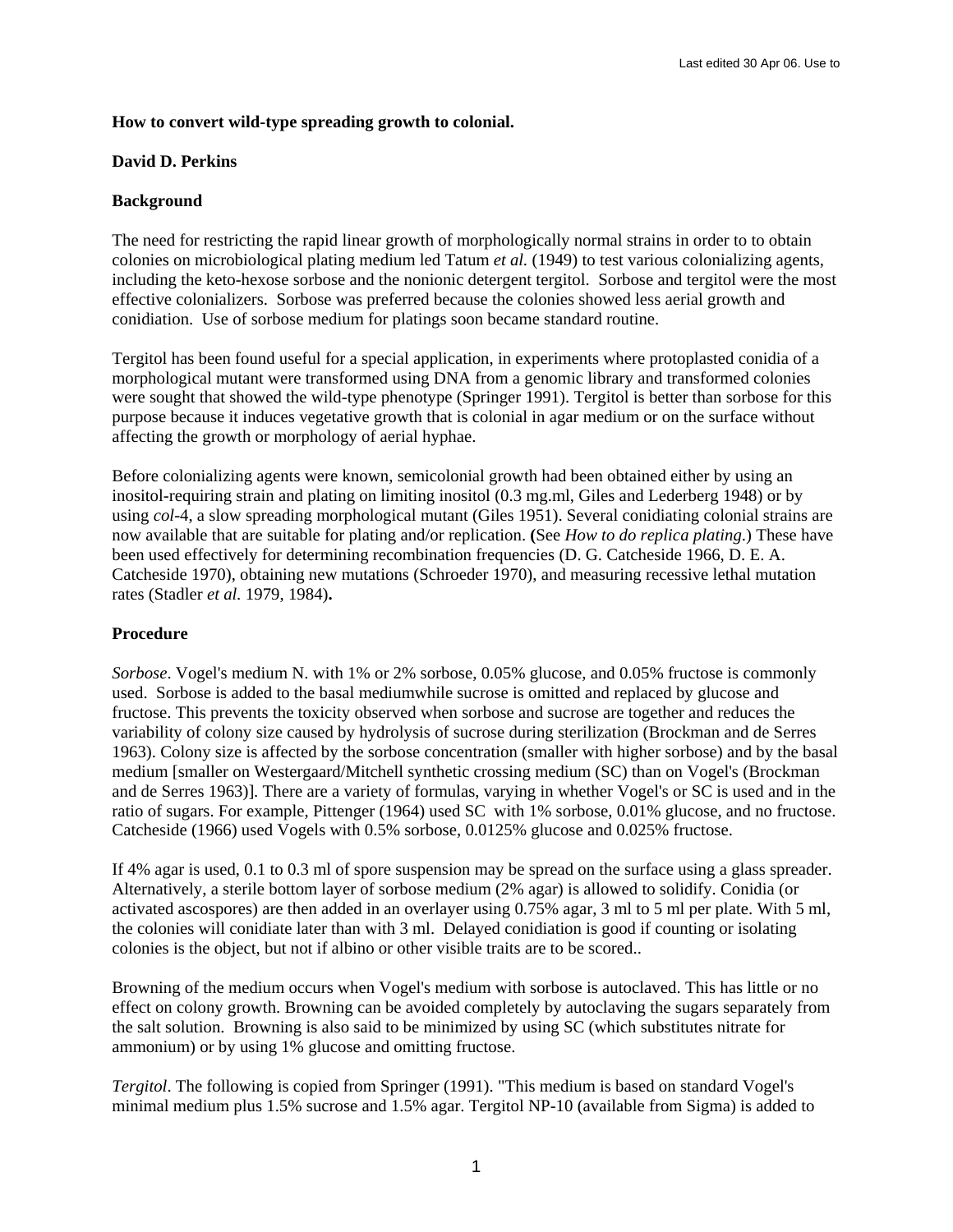autoclaved bottom agar medium at a concentration of 0.005%. Medium containing 0.001% tergitol allows some spreading growth, while viability suffers at concentrations of 0.01% and above. Sterilization of the concentrated tergitol has not been necessary. Care should be taken when mixing the detergent into the medium to avoid excessive foaming. It is normal for the resulting medium to be slightly turbid.

Plating transformants directly in top agar containing tergitol will kill the spheroplasts. Instead, the top agar should consist of Vogel's minimal medium plus 1.5% sucrose, 1.5% agar, and 1 M sorbitol for osmotic stabilization. Tergitol medium has successfully been used with both benomyl and hygromycin to differentiate wild-type transformants from aconidial mutant transformants.

Unlike sorbose, which restricts both mycelial and aerial hyphal growth, tergitol only restricts the growth of hyphae that are in contact with the medium. Aerial growth, which commences about one day after plating, proceeds vigorously until aerial hyphae and conidiophores completely fill the space between the agar and the lid of the Petri dish. The colonies must therefore be checked about twice a day to avoid overgrowth. For this reason, standard sorbose medium is still preferable for colonial growth where the morphology of the transformants is inconsequential. However, the preservation of differences in aerial morphology makes tergitol medium quite useful for the study of morphological mutants."

## *Mutants*.*used to obtain colonial growth*

*cot-1* allele c102t: The conditional mutant*colonial temperature-sensitive-1*, which shows tight colonial growth above 30°C but wild type growth at 25°, is effective on ordinary media without sorbose or tergitol. . It has also been used extensively in combination with sorbose to obtain the tiny colonies desired for large scale high resolution studies of recombination and of genes that affect the frequency of recombination (e.g., Catcheside 1966, Catcheside 1970).

*rg cr-1*: The conidiating double mutant *ragged crisp-1* forms small colonies that are suitable for replication (Maling 1960). It has been used to study crossing over (Maling 1960), to detect new UV sensitive mutants (Schroeder 1970), and to measure recessive lethal mutation (Stadler and Crane 1979). Crosses homozygous for *rg cr-1* sre female-sterile but *rg cr-1* can be used as fertilizing parent..

*cr-1; sn*: The combination *crisp-1; snowflake* is phenotypically similar to *rg cr-1* but is fertile both as female and as male (Perkins 1971). It has been used effectively in quantitative studies of recessive lethal mutation (Stadler and Macleod 1984).

*cr-1*: The single mutant forms large colonies which conidiate profusely close to the surface. It is suitable for replication using a needle replicator such as that employed for Aspergillus (Maling 1960).

## **References**

Brockman, H. E., and F. J. de Serres. 1963. "Sorbose toxicity" in Neurospora. Am. J. Bot. 50: 709-714.

Catcheside, D. E. A. 1970. Control of recombination within the *nitrate-2* locus of *Neurospora crassa*: An unlinked dominant gene which reduces prototroph yields. Austr. J. Biol. Sci. 23: 855-865.

Catcheside, D. G. 1966. A second gene controlling allelic recombination in *Neurospora crassa*. Austr. J. Biol. Sci. 19: 1039-1046.

Giles, N. H., Jr. 1951. Studies on the mechanism of reversion in biochemical mutants of *Neurospora crassa*. Cold Spring Harbor Symp. Quant. Biol. 16: 283-313.